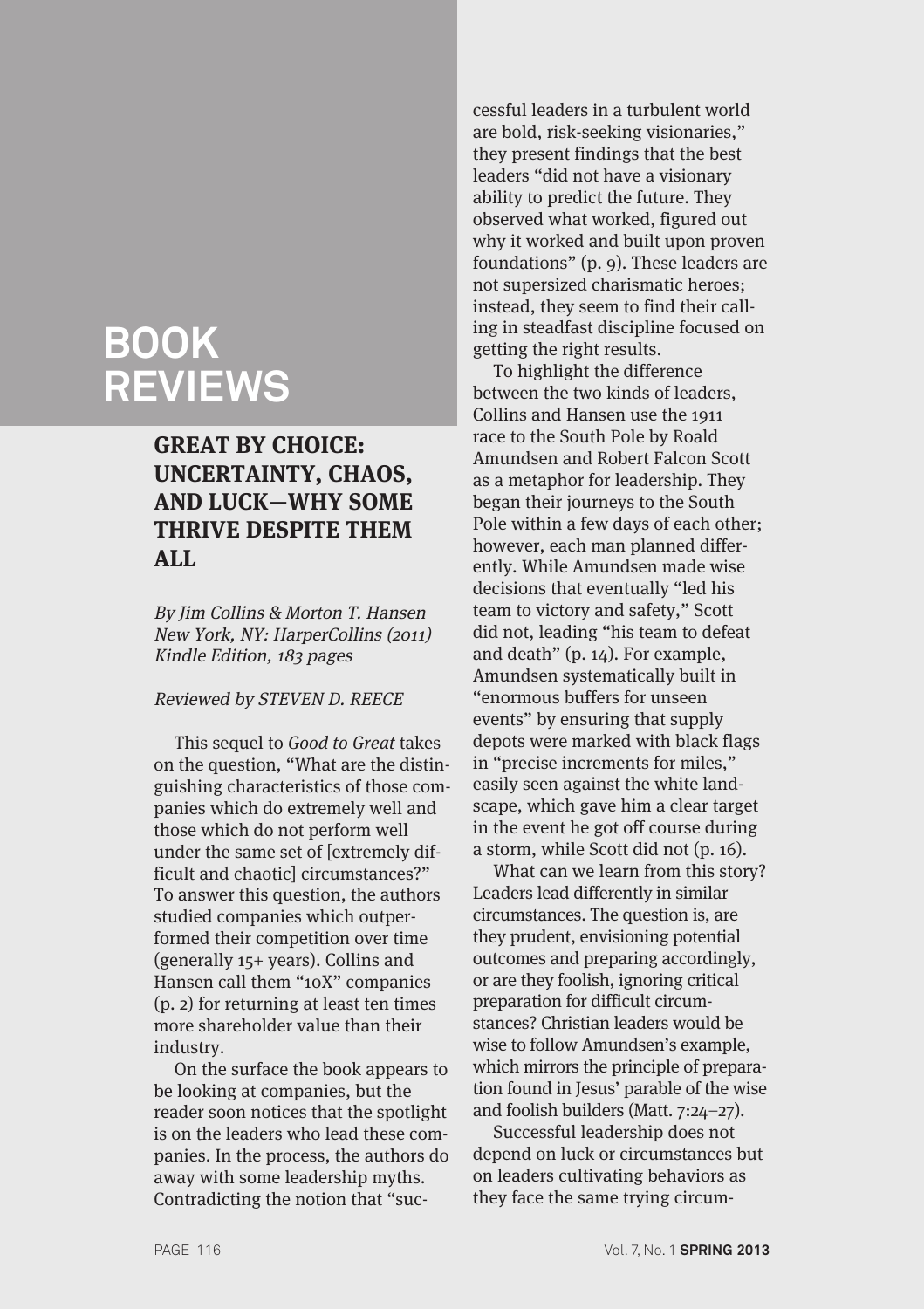stances that derail so many of their competitors. Collins and Hansen boil it down to "a triad of core behaviors: fanatic discipline, empirical creativity, and productive paranoia" (p. 19). Readers will no doubt feel challenged as they reflect on some their own habits that tend to deviate from these core behaviors. Being more empirical means "relying upon direct observation, conducting practical experiments and/or engaging directly with evidence rather than relying upon opinion, whim, conventional wisdom, authority or untested ideas" (pp. 25–26). Most readers will also resonate with the authors' call to turn the possibility of danger or failure into "preparation and productive action" (p. 29). They will also find great stories of how companies like Southwest Airlines, Intel, Microsoft and Progressive Insurance outperformed their competition based on leadership choices and practices through the prism of fanatic discipline, empirical creativity and productive paranoia.

For Christian leaders one of the most useful and practical principles presented may be the concept of "bullets, then cannonballs" (p. 78), or using incremental steps (firing bullets) to measure effectiveness toward success or outcomes before launching into full-blown efforts (firing cannonballs). Most readers can probably think of an example of how that might work in their own context. A church might first test a new study resource in a class or small group before launching a church-wide campaign. On the other hand, the book warns Christian leaders not to look for magic bullets.

I think that Collins has presented a compelling argument for the leadership principles that he discovered through historical comparative analysis. A case in point is the history of

two companies sharing the same business model—Pacific Southwest Airlines (PSA) and Southwest Airlines. PSA disappeared long ago as a regional carrier, while Southwest Airlines—due to leadership choices and decisions to maintain its commitment to certain practices—was able to become a national carrier in the midst of catastrophic events such as airline deregulation and 9/11.

Overall, I think Great by Choice provides good food for thought for Christian leaders who desire to lead with excellence in turbulent times. First, these leaders would affirm that companies and organizations do not need to sacrifice their core values in order to adapt to market conditions. Curiously, 10X companies "changed less in their reaction to their changing world than the comparison cases" (p. 10). Second, they will appreciate the notion that the destiny of great companies lies "largely within the hands of its people" and depends on "what they create, what they do and how well they do it" (p. 181). Finally, even though circumstances vary dramatically, accomplishments derive from the passion and standards that "are ultimately internal, rising from somewhere deep inside" (p. 182). These conclusions seem to hark back to the exhortation of the apostle Paul: "Whatever you do, work at it with all your heart, as working for the Lord, not for men" (Col. 3:23, NIV, 1984).

STEVEN D. REECE is a Ph.D. student in the Leadership program at Andrews University and leads The Matzevah Foundation, a non-profit organization.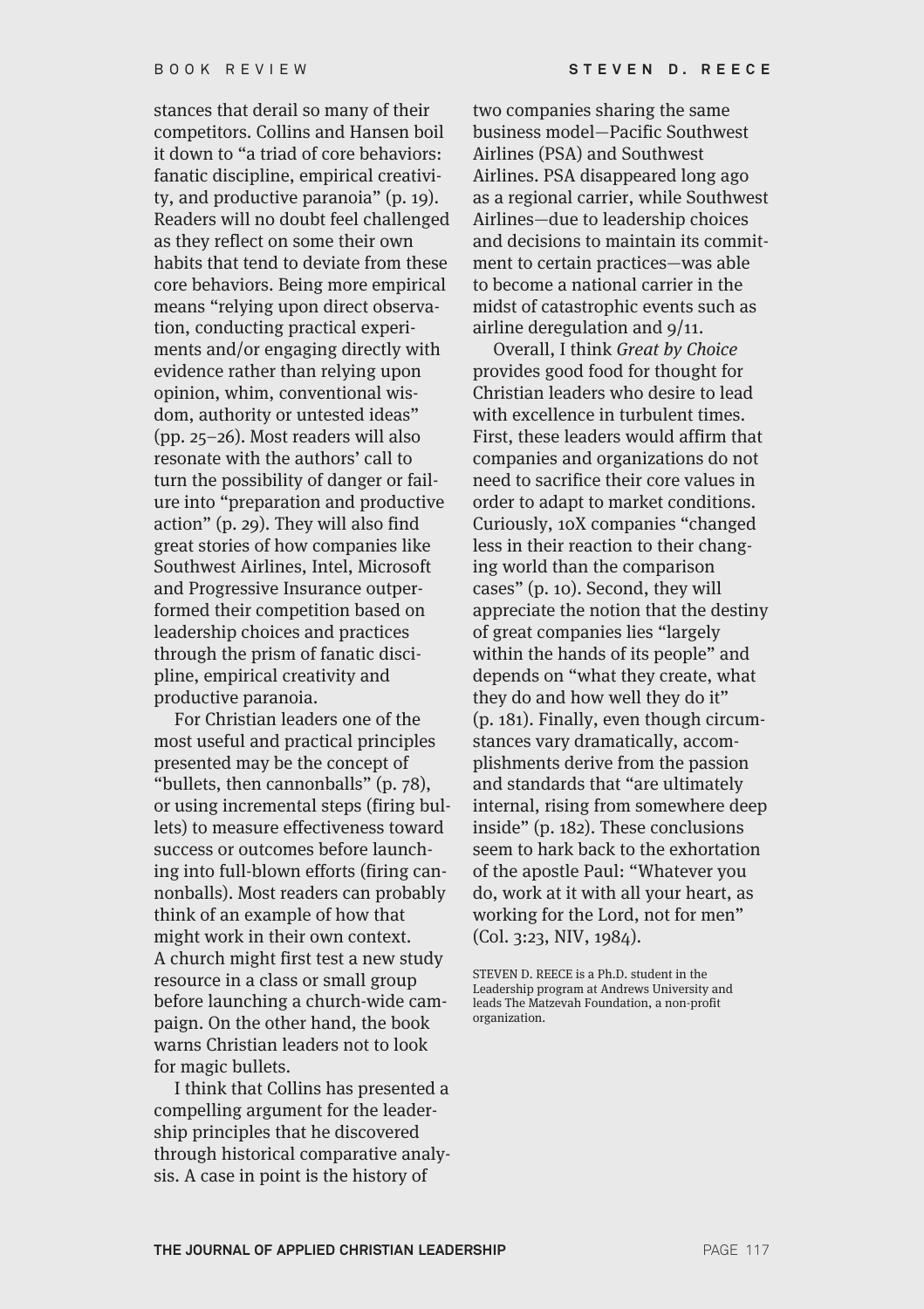#### **THE MORAL IMPERATIVE REALIZED**

By Michael Fullan Thousand Oaks, CA: Corwin (2011) Paperback, 96 pages

#### Reviewed by BARBARA J. SPENCER

The Moral Imperative Realized urges readers to hold morality at the center of any change process. Although the context of Fullan's discussion is public education, this book has important implications for many in the non-profit sector and helping professions. Nurses, pastors, and other hospital and church leaders are among those who will be enriched by this discussion.

The "moral imperative" in the title is a balanced strategy and long range vision with implementation and daily commitment. Regardless of the field or the level of leadership involved, social responsibility is at the heart of successful reform. To achieve sustainable change, an organization's stakeholders must identify with the success of the organization and develop a mutual identity, understanding their individual roles and committing to a higher (moral) purpose.

Successful reform leaders must have several characteristics: informed optimism, persistence, the willingness to confront behavior that is incongruent with moral purpose, and the ability to help others uncover their own moral purposes. Informed optimism and confident efficacy are fused qualities that combine to create resolute moral purpose and a high level of persistence. Effective leaders move forward even when things seem to be stagnant, or worse, falling apart.

No matter how skilled, leaders cannot move forward in isolation. Effective relationship building is a

crucial leadership competency. As Fullan points out, "if you want to challenge someone to do better, you'd better build a relationship first" (p. 6). Gone are the days when leaders were desk-bound problem solvers. Today's leaders are in the hallways, the classrooms, the library and the cafeteria, in the middle of the daily ebb and flow of organizational life. Furthermore, they have a moral obligation to collaborate with and learn from other organizations.

The educational case studies featured in the book all highlight the same phenomenon: even the smallest successes fuel the change process. Once organizations begin achieving, more and more people climb aboard, even some of the most cynical. Moral purpose is created where it did not previously exist. One of the reasons collective success is so energizing is that it is not only inspiring, but educative as well. Once employees discover or regain their moral purpose, they become change agents, thus creating a ripple effect. The catalyst for this level of change is always a leader, formal or informal, who has embraced the moral imperative.

For whole system leaders, "the moral pie gets bigger" (p. 58). This level of leadership requires a broadened perspective that transcends the tools of personal influence and competency. Leaders at this level must use the tools of policy and strategy creation if they want to cultivate an environment that will reap successful and sustainable change. In order to do this, though, they must also find a way to stay grounded in the reality of the organization.

Some readers may feel that the topic of morality and the change process is too broad to be located in a single context like educational reform. However, by using a single context, Fullan underscores the point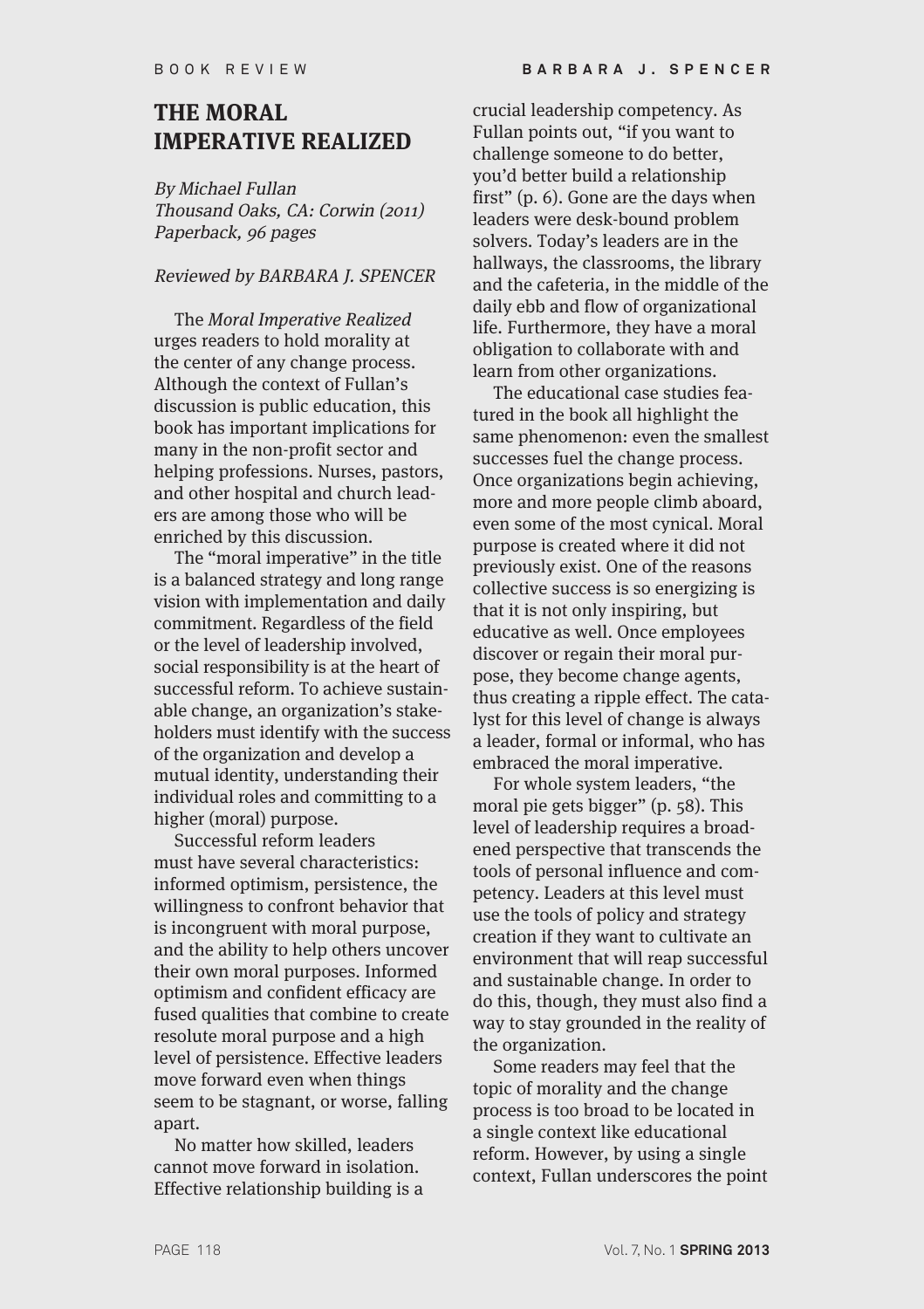that change and morality are mutually dependent in all situations. Regardless of context, change without morality is unsustainable, and morality that does not result in change is hollow. In Fullan's words, "it is time to marry purpose and action. . . . The only thing that counts at the end of the day is moral purpose realized" (p. 76). Leaders and helpers in all fields would be wise to remember this message.

BARBARA J. SPENCER is a doctoral candidate at Andrews University.

## **EMPOWERING LAITY, ENGAGING LEADERS: TAPPING THE ROOT FOR MINISTRY**

By Susan E. Gillies and M. Ingrid Dvirnak Valley Forge, PA, Judson Press (2012) Paperback, 140 pages

#### Reviewed by DAVID PENNO

Empowering Laity, Engaging Leaders is the third volume of the Living Church series edited by J. Dwight Stinnett. The goal of the series is to address eight key dynamics that are devastating the Christian church today, so that congregational leaders are empowered to address these negative forces. Gillies and Dvirnak are responding to the "declining leadership base" (p. viii) with which many churches are struggling.

The authors identify the root cause of the decline in non-clergy leaders in the Christian church today as disillusionment, which leads to disengagement. They identify three causes of this disillusionment: the misalignment of purpose and structure, individual resistance, and the misuse of

leaders. To function effectively as the Body of Christ, all three must be addressed. Church leaders will not endure the tension when the organizational demands on them do not fit with the mission of the church. Serving as a leader in the church must be about serving people, not maintaining an organization. The resistance of unchurched or "dechurched" people makes serving the church less appealing to many leaders. And those who are overworked or not working in their area of giftedness soon burn out and quit.

Gillies and Dvirnak use Jesus as a model for genuine leaders in the church today. Humility, assurance of God's calling, good communication skills, and focusing on the potential of those we serve are all aspects of effective leadership in the church. The focus on potential includes helping members discover their spiritual gifts and mobilizing them while investing in the areas where they are strong. This opens the way for God to work mightily through his people. Spiritual maturity is also a key mark of good leaders. "Spiritually unhealthy leaders endanger the congregation" (p. 91), while those who are mature are a great blessing.

One of the interesting suggestions about caring for leaders is the idea of rotating leaders. Rather than leaving people in the same position for year after year, the authors suggest that every three years or so members could change the leadership position in which they serve. This allows them to be challenged to grow into new areas of service, and it opens up opportunities for others to serve in the place they have vacated. They also suggest that the church should help leaders do periodic self-assessment so that they continue to grow in their proficiency as leaders.

The book also encourages church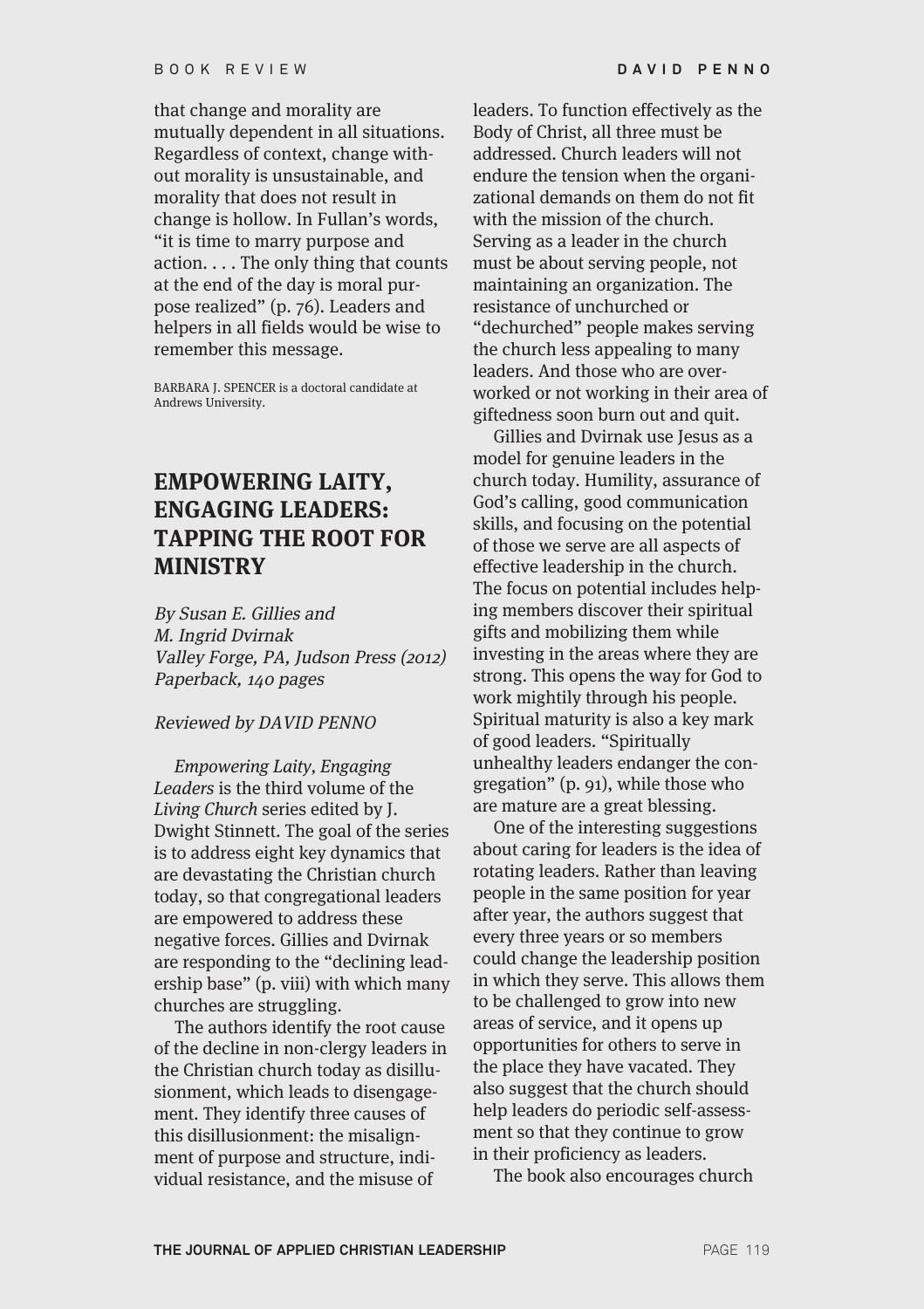leaders to lead balanced lives by living their faith at home, at church, and in the world. Leaders should be active witnesses in the workplace and marketplace so that the church does not become too inward focused. Ministry to those outside the church gives energy to ministry within the church. The leader must also live the values of Christianity in every area of life, being an authentic example of what a servant of Jesus is really like: "Effective leadership demands personal wholeness" (p. 79). Ministry should grow out of who we are in Christ. The authors offer seven steps in the journey toward wholeness (pp. 81-91), and suggest that leaders engage with an accountability partner to keep them on course.

Empowering Laity, Engaging Leaders also affirms the need to train the children of the church to lead, so a new crop of leaders is always being cultivated. "When adults who teach youth recognize that the youth have something to teach them as well, wonderful growth can occur at all levels" (p. 69). Another valuable suggestion involves members who have retired from the workforce and may not want to continue in full-time ministry positions: they can still serve effectively via "short-term, projectoriented opportunities" that do not demand ongoing involvement and commitment (p. 76). The book espouses a true team approach to leadership in which no one is the overall expert, but all learn from each other as they develop as the Body of Christ.

Another key element for engaging leaders is to move the church toward a missional approach to ministry and mission. This will motivate and excite leaders as they see themselves and the congregation accomplishing the work that the Lord has assigned the church. This will also help in retaining leaders in active service. The

church must constantly cast this vision, and periodically revisit its mission and vision statements to keep it all fresh and vibrant.

Empowering Laity, Engaging Leaders is a good read for those who are beginning the work of identifying and deploying members as leaders in the church. The book outlines some important concepts and practical steps on recruiting, training, serving, and retaining these leaders. Though the authors seem to wander a little sometimes in describing these aspects of empowering and engaging leaders, they are very effective in using the stories from current churches to illustrate their ideas. I would recommend this book to churches that are serious about tapping the human resources that God has placed in their congregations to serve and expand His kingdom.

DAVID PENNO, PH.D, serves as project coach for the Doctor of Ministry Program at the Seventh-day Adventist Theological Seminary in Berrien Springs, Michigan.

## **RESOLVING EVERYDAY CONFLICT**

Ken Sande and Kevin Johnson Grand Rapids, MI: Baker Books (2011) Paperback, 128 pages

#### Reviewed by FENADES OBINCHU and STANLEY E. PATTERSON

This book is written as a guide to peacemaking in everyday life—turning a troubled relationship into a peaceful one. Ken Sande, founder and president of Peacemaker Ministries, collaborates with conflict management specialist Kevin Johnson. Sande is a lawyer who chose to become a fulltime conciliator as a means of moving beyond legal resolution of conflict via litigation to a biblical model of resolu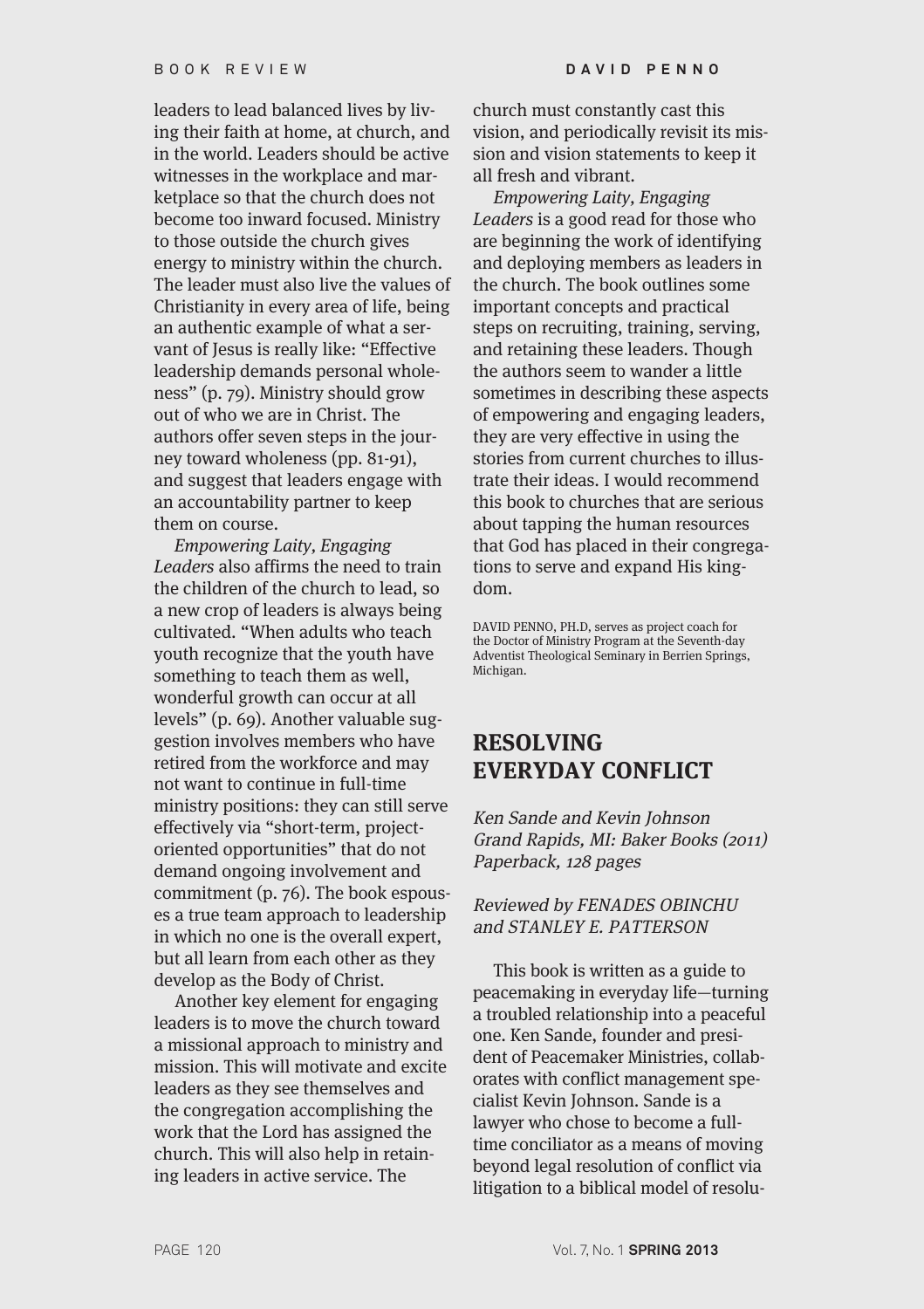tion leading to reconciliation.

Resolving Everyday Conflict is a compact version of Sande's primary book, The Peacemaker: A Biblical Guide to Resolving Personal Conflict. Major tenets of this compact volume are derived from the original one. For example, the "peacemaker's checklist" (from The Peacemaker) forms part of the questions for discussion and reflection.

The book suggests that the core of conflict is "I"—wanting things to be done my way, my wishes, my desires, and my needs. This core is drawn from James 4:1-2, which poses the question, "What causes fights and quarrels among you? Don't they come from your desires and battle within you? You want something but don't get it. You kill and covet but you cannot have what you want. You quarrel and fight?" Resolving conflict is an act of discovering peace with one another, but it is also a means of honoring God by resolving the conflict selflessly, considering others first because at the core of most of our conflict is our desire to have things done our way.

In the authors' view, conflict does not originate with humans; rather, it has its origin in heaven with Satan seeking to exalt himself above God. This was the "I" factor which led to conflict on earth. Therefore, our basis for seeking peace lies in modeling God, who first sought peace and reconciliation with us through Christ and asks us to seek peace with others and Him.

The book is organized thematically around the subject of honoring God in our conflicts by revealing the reconciling love and power of Jesus Christ and putting aside "I." Sande and Johnson's approach is based on God's Word and under this theme they present the "Four G's" of resolving conflict:

1. Glorify God: How can I focus on God in this situation?

2. Get the log out of your eye: How can I own my part of this conflict?

3. Gently restore: How can I help others to own their contribution to this conflict?

4. Go and be reconciled: How can I give forgiveness and help reach a reasonable solution?

Though many tend to shun conflicts, the authors maintain that conflicts aren't necessarily bad. Rather, it is our sinful nature and desires that can make conflicts destructive. In their view, when Christians learn to be peacemakers, they can turn the conflict into an opportunity to strengthen relationships, preserve valuable resources, and make their lives a testimony to the love and power of Christ.

The authors rightly hold that Jesus' admonition to His followers to enjoy unity with one another is a sign that they are His disciples. Although Christians should strive to resolve conflicts and be peacemakers, it can be argued that unity is not the opposite of conflict. The best argument for this proposal would have been Philippians 2:18: "Pursue peace with all people for without which no one will see God." Though conflict is always present, people can have conflicts and still work together as a unit. The pursuit of peace provides a reason to handle conflict in a biblically appropriate manner.

Unfortunately, the book provides relatively little help in regard to resolving everyday conflicts outside of the Christian context, since the authority that determines appropriate conflict resolution behavior assumes a high regard for the word of God. The audience addressed in this book is mainly Christian, or at least those who value the Word of God. Since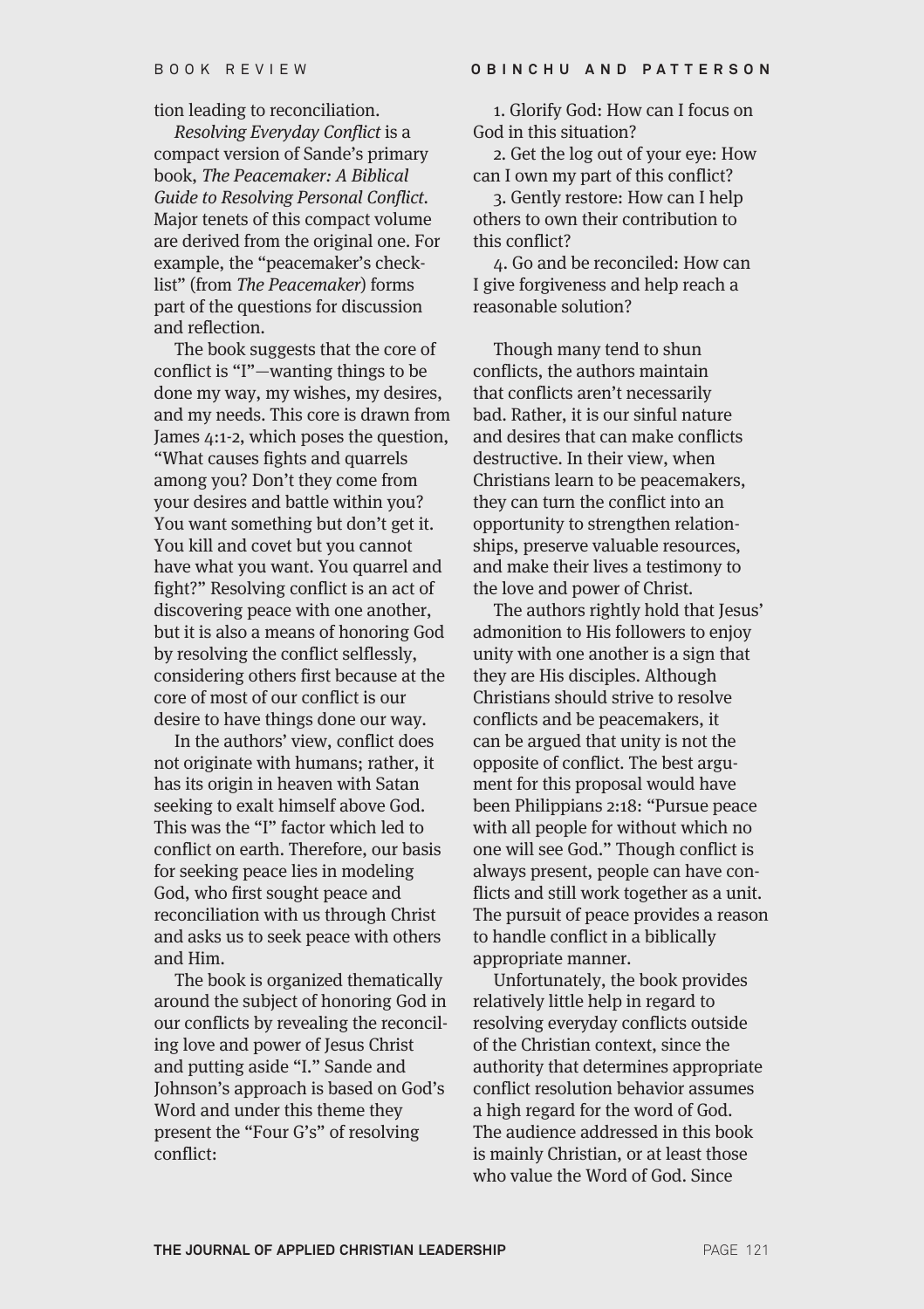conflicts occur among both Christians and non-Christians, it would be helpful to see how the principles highlighted in this book might be crafted to address conflict outside the Christian setting or between Christians and non-Christians.

We recommend this book as an introduction to the art of Christian conflict resolution and relational reconciliation. Though Resolving Everyday Conflict is a compact and easy-to-read book, it provides a concise and convincing argument that the cause of most conflicts centers in self—my wants, my needs, my rights without any regard for how we are honoring God by revealing the reconciling love and power of Jesus Christ. The authors maintain that the foundation of principles of conflict resolution and true peacemaking are to be found in the gospel of Jesus Christ, which brings His love, mercy, forgiveness, strength, and wisdom to the conflicts of daily life.

FENADES OBINCHU is a native of Kenya and is currently a Doctor of Ministry student at the Seventhday Adventist Theological Seminary at Andrews University.

STANLEY E. PATTERSON is chair of the Christian Ministry Department and Director of the Christian Leadership Center at Andrews University in Berrien Springs, Michigan.

## **EAT THAT FROG: 21 GREAT WAYS TO STOP PROCRASTINATING AND GET MORE DONE IN LESS TIME**

By Brian Tracy San Francisco, CA: Berrett-Koehler (2007, 2nd edition) Paperback, 128 pages

Reviewed by MICHAEL ADOMAKO and STANLEY E. PATTERSON

We live in a competitive world wherein adding value to oneself can provide an edge over competitors. In Eat That Frog, Brian Tracy reveals the means of accomplishing that end by focusing on improving our management of time. "The main reason to develop time management skills is that one can complete everything that is important in one's work and free up more and more time to do things that give one the greatest happiness and satisfaction" (p. 52).

We strongly agree with Tracy when he posits that "the effective people, due to limited time, select among the lot and launch directly into their major tasks and then discipline themselves to work steadily and singlemindedly until those tasks are complete." Such people resist the temptation to start with the easier task (pp. 2-3). This can be made possible by setting priorities right.

The book introduces the Six-P Formula—"Proper Prior Planning Prevents Poor Performance"—and holds that proper planning leads to an increase in productivity and performance. This formula, according to Tracy, is seen in the 10/90 Rule. This rule asserts that the first 10% of time that a person spends planning and organizing her work before she begins will save as much as 90% of the time in getting the job done once she gets started (p.18). That said, we do not believe the author is suggesting the Six-P Formula to be a panacea for productivity increment.

According to Tracy, most people procrastinate on the top 10-20% of the "vital few" items that are the most valuable and important while concentrating on the "trivial many" 80% which contribute very little to significant results. The irony is that the amount of time required to complete an important job is often the same amount of time required to do an